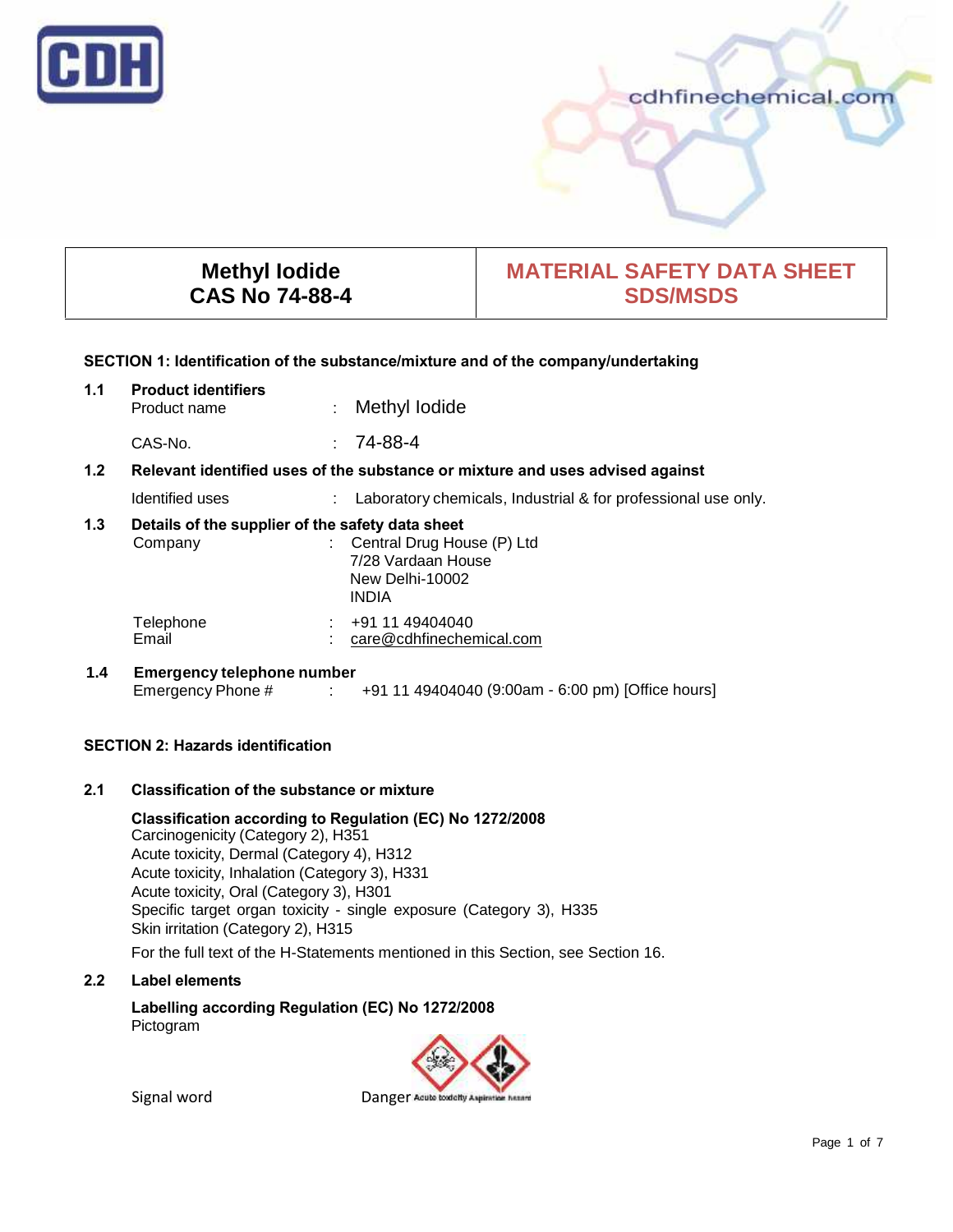| Hazard statement(s)                      |                                                                         |
|------------------------------------------|-------------------------------------------------------------------------|
| H <sub>301</sub>                         | Toxic if swallowed.                                                     |
| H312                                     | Harmful in contact with skin.                                           |
| H <sub>315</sub>                         | Causes skin irritation.                                                 |
| H <sub>331</sub>                         | Toxic if inhaled.                                                       |
| H <sub>335</sub>                         | May cause respiratory irritation.                                       |
| H <sub>351</sub>                         | Suspected of causing cancer.                                            |
| Precautionary statement(s)               |                                                                         |
| P <sub>261</sub>                         | Avoid breathing vapours.                                                |
| P <sub>280</sub>                         | Wear protective gloves/ protective clothing.                            |
| $P301 + P310$                            | IF SWALLOWED: Immediately call a POISON CENTER or doctor/<br>physician. |
| P311                                     | Call a POISON CENTER or doctor/ physician.                              |
| Supplemental Hazard<br><b>Statements</b> | none                                                                    |

#### **2.3 Other hazards**

Vesicant., Rapidly absorbed through skin.

#### **SECTION 3: Composition/information on ingredients**

| 3.1 | <b>Substances</b><br>Synonyms | Methyl iodide                  |  |
|-----|-------------------------------|--------------------------------|--|
|     | Formula                       | $\mathcal{L}$ CH <sub>3I</sub> |  |
|     | Molecular weight              | : $141,94$ g/mol               |  |
|     | CAS-No.                       | $: 74-88-4$                    |  |
|     | EC-No.                        | 200-819-5                      |  |
|     | Index-No.                     | 602-005-00-9                   |  |

#### **Hazardous ingredients according to Regulation (EC) No 1272/2008**

| Component                      |                                      | Classification                                                                                                                                            | Concentration |
|--------------------------------|--------------------------------------|-----------------------------------------------------------------------------------------------------------------------------------------------------------|---------------|
| <b>Methyl iodide</b>           |                                      |                                                                                                                                                           |               |
| CAS-No.<br>EC-No.<br>Index-No. | 74-88-4<br>200-819-5<br>602-005-00-9 | Acute Tox. 3: Acute Tox. 4:<br>Skin Irrit. 2; Resp. Sens. 1;<br>Skin Sens. 1; Carc. 2; STOT<br>SE 3; H301, H331, H312,<br>H315, H334, H317, H351,<br>H335 | $\leq$ 100 %  |

For the full text of the H-Statements mentioned in this Section, see Section 16.

### **SECTION 4: First aid measures**

### **4.1 Description of first aid measures**

#### **General advice**

Consult a physician. Show this safety data sheet to the doctor in attendance.

#### **If inhaled**

If breathed in, move person into fresh air. If not breathing, give artificial respiration. Consult a physician.

#### **In case of skin contact**

Wash off with soap and plenty of water. Take victim immediately to hospital. Consult a physician.

#### **In case of eye contact**

Rinse thoroughly with plenty of water for at least 15 minutes and consult a physician.

#### **If swallowed**

Never give anything by mouth to an unconscious person. Rinse mouth with water. Consult a physician.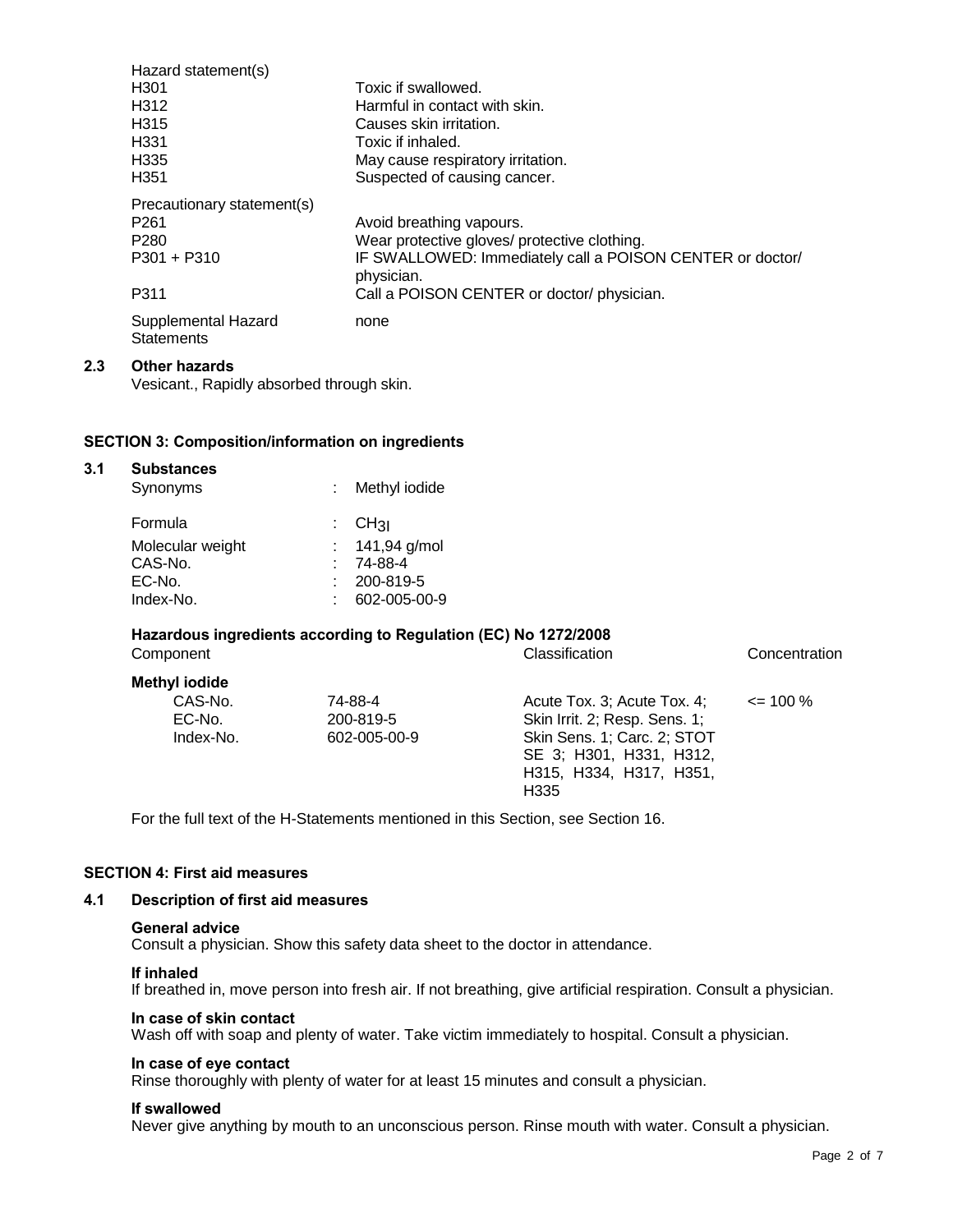## **4.2 Most important symptoms and effects, both acute and delayed**

The most important known symptoms and effects are described in the labelling (see section 2.2) and/or in section 11

**4.3 Indication of any immediate medical attention and special treatment needed** No data available

#### **SECTION 5: Firefighting measures**

#### **5.1 Extinguishing media**

**Suitable extinguishing media** Use water spray, alcohol-resistant foam, dry chemical or carbon dioxide.

- **5.2 Special hazards arising from the substance or mixture** Carbon oxides, Hydrogen iodide
- **5.3 Advice for firefighters** Wear self-contained breathing apparatus for firefighting if necessary.
- **5.4 Further information** No data available

#### **SECTION 6: Accidental release measures**

- **6.1 Personal precautions, protective equipment and emergency procedures** Wear respiratory protection. Avoid breathing vapours, mist or gas. Ensure adequate ventilation. Evacuate personnel to safe areas. For personal protection see section 8.
- **6.2 Environmental precautions** Prevent further leakage or spillage if safe to do so. Do not let product enter drains.
- **6.3 Methods and materials for containment and cleaning up** Soak up with inert absorbent material and dispose of as hazardous waste. Keep in suitable, closed containers for disposal.
- **6.4 Reference to other sections** For disposal see section 13.

#### **SECTION 7: Handling and storage**

**7.1 Precautions for safe handling**

Avoid contact with skin and eyes. Avoid inhalation of vapour or mist. For precautions see section 2.2.

**7.2 Conditions for safe storage, including any incompatibilities** Store in cool place. Keep container tightly closed in a dry and well-ventilated place. Containers which are opened must be carefully resealed and kept upright to prevent leakage.

Light sensitive. Moisture sensitive.

**7.3 Specific end use(s)** Apart from the uses mentioned in section 1.2 no other specific uses are stipulated

#### **SECTION 8: Exposure controls/personal protection**

#### **8.1 Control parameters**

**Components with workplace control parameters**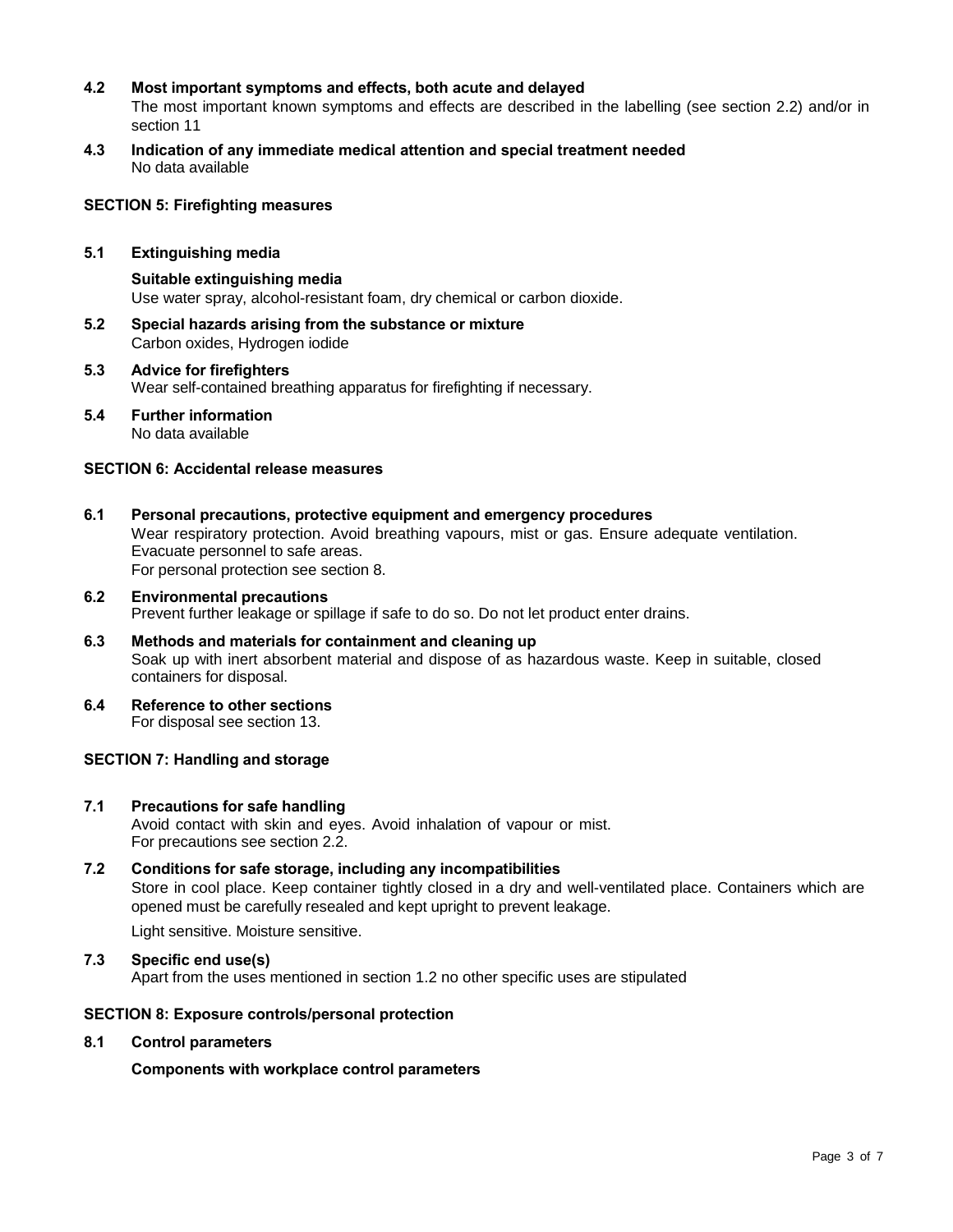### **8.2 Exposure controls**

#### **Appropriate engineering controls**

Avoid contact with skin, eyes and clothing. Wash hands before breaks and immediately after handling the product.

#### **Personal protective equipment**

#### **Eye/face protection**

Tightly fitting safety goggles. Faceshield (8-inch minimum). Use equipment for eye protection tested and approved under appropriate government standards such as NIOSH (US) or EN 166 (EU).

#### **Skin protection**

Handle with gloves. Gloves must be inspected prior to use. Use proper glove removal technique (without touching glove's outer surface) to avoid skin contact with this product. Dispose of contaminated gloves after use in accordance with applicable laws and good laboratory practices. Wash and dry hands.

#### **Body Protection**

Complete suit protecting against chemicals, The type of protective equipment must be selected according to the concentration and amount of the dangerous substance at the specific workplace.

#### **Respiratory protection**

Where risk assessment shows air-purifying respirators are appropriate use a full-face respirator with multi-purpose combination (US) or type AXBEK (EN 14387) respirator cartridges as a backup to engineering controls. If the respirator is the sole means of protection, use a full-face supplied air respirator. Use respirators and components tested and approved under appropriate government standards such as NIOSH (US) or CEN (EU).

#### **Control of environmental exposure**

Prevent further leakage or spillage if safe to do so. Do not let product enter drains.

#### **SECTION 9: Physical and chemical properties**

## **9.1 Information on basic physical and chemical properties**

| a) | Appearance                                 | Form: liquid                       |
|----|--------------------------------------------|------------------------------------|
| b) | Odour                                      | No data available                  |
| C) | <b>Odour Threshold</b>                     | No data available                  |
| d) | рH                                         | No data available                  |
| e) | Melting point/freezing<br>point            | Melting point/range: -64 °C - lit. |
| f) | Initial boiling point and<br>boiling range | 41 - 43 °C                         |
| g) | Flash point                                | No data available                  |
| h) | Evaporation rate                           | No data available                  |
| i) | Flammability (solid, gas)                  | No data available                  |
|    |                                            |                                    |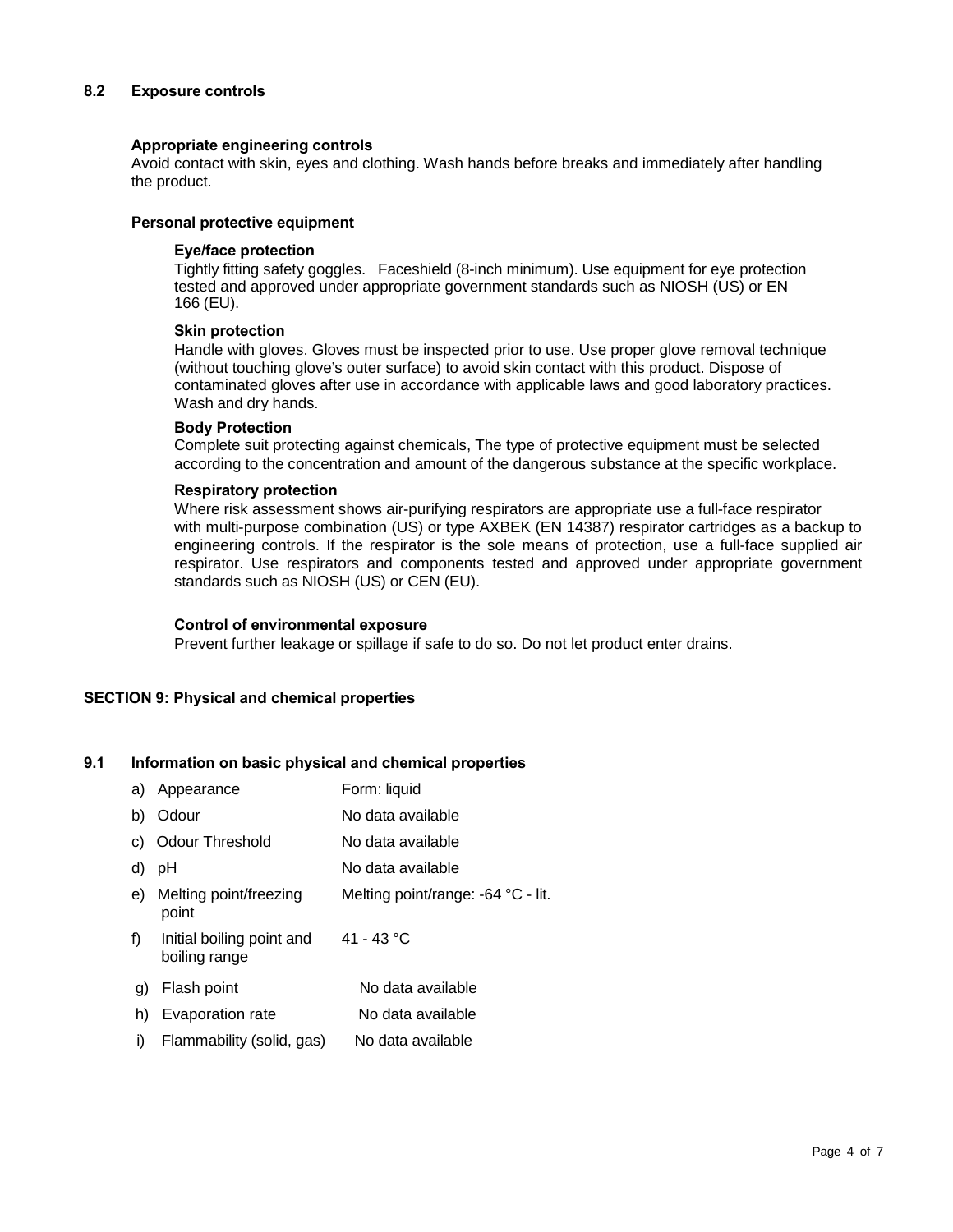|      | j)                                                                                                                                 | Upper/lower<br>flammability or<br>explosive limits | Upper explosion limit: $66 \%$ (V)<br>Lower explosion limit: $8,5\%$ (V) |
|------|------------------------------------------------------------------------------------------------------------------------------------|----------------------------------------------------|--------------------------------------------------------------------------|
|      | k)                                                                                                                                 | Vapour pressure                                    | 544 hPa at 20 °C<br>1.660 hPa at 55 °C                                   |
|      | I)                                                                                                                                 | Vapour density                                     | $4,90 - (Air = 1.0)$                                                     |
|      |                                                                                                                                    | m) Relative density                                | 2,28 g/cm3 at 25 °C                                                      |
|      |                                                                                                                                    | n) Water solubility                                | 14 g/l at 20 °C                                                          |
|      |                                                                                                                                    | o) Partition coefficient: n-<br>octanol/water      | log Pow: 1,5 at 20 °C                                                    |
|      |                                                                                                                                    | p) Auto-ignition<br>temperature                    | No data available                                                        |
|      | q)                                                                                                                                 | Decomposition<br>temperature                       | No data available                                                        |
|      | r)                                                                                                                                 | Viscosity                                          | No data available                                                        |
|      |                                                                                                                                    | s) Explosive properties                            | No data available                                                        |
|      | t)                                                                                                                                 | Oxidizing properties                               | No data available                                                        |
| 9.2  |                                                                                                                                    | Other safety information                           |                                                                          |
|      |                                                                                                                                    | Relative vapour density                            | $4,90 - (Air = 1.0)$                                                     |
|      |                                                                                                                                    | <b>SECTION 10: Stability and reactivity</b>        |                                                                          |
| 10.1 |                                                                                                                                    | <b>Reactivity</b><br>No data available             |                                                                          |
|      | 10.2 Chemical stability<br>Stable under recommended storage conditions.<br>Contains the following stabiliser(s):<br>Silver (%)     |                                                    |                                                                          |
| 10.3 | <b>Possibility of hazardous reactions</b><br>No data available                                                                     |                                                    |                                                                          |
|      | 10.4 Conditions to avoid<br>No data available                                                                                      |                                                    |                                                                          |
| 10.5 | Incompatible materials<br>Strong oxidizing agents, Strong bases, Oxygen                                                            |                                                    |                                                                          |
| 10.6 | <b>Hazardous decomposition products</b><br>Other decomposition products - No data available<br>In the event of fire: see section 5 |                                                    |                                                                          |
|      |                                                                                                                                    | <b>SECTION 11: Toxicological information</b>       |                                                                          |
| 11.1 |                                                                                                                                    | Information on toxicological effects               |                                                                          |
|      |                                                                                                                                    | <b>Acute toxicity</b>                              |                                                                          |
|      |                                                                                                                                    | LD50 Oral - Rat - 76 mg/kg                         |                                                                          |
|      |                                                                                                                                    | LC50 Inhalation - Rat - 4 h - 1.300 mg/m3          |                                                                          |
|      |                                                                                                                                    | LD50 Dermal - Guinea pig - 800 mg/kg               |                                                                          |

## **Skin corrosion/irritation**

Skin - Rabbit Result: Causes severe burns. (Draize Test)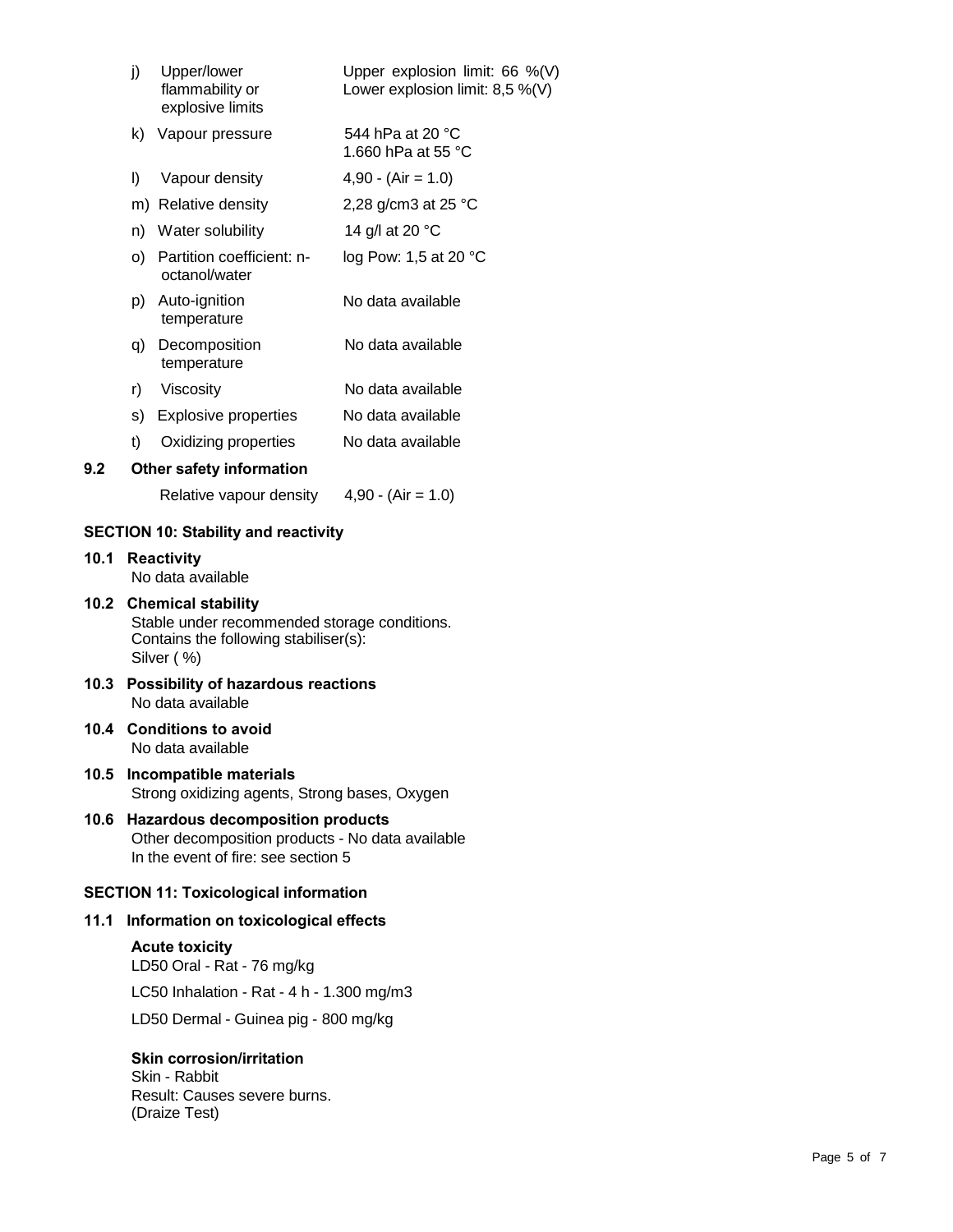#### **Serious eye damage/eye irritation**

Eyes - Rabbit Result: Risk of serious damage to eyes. (Draize Test)

**Respiratory or skin sensitisation Germ cell mutagenicity** No data available

#### **Carcinogenicity**

This product is or contains a component that has been reported to be possibly carcinogenic based on its IARC, ACGIH, NTP, or EPA classification.

Limited evidence of carcinogenicity in animal studies

#### IARC: 3 - Group 3: Not classifiable as to its carcinogenicity to humans (Methyl iodide)

**Reproductive toxicity**

No data available

**Specific target organ toxicity - single exposure** May cause respiratory irritation.

**Specific target organ toxicity - repeated exposure** No data available

# **Aspiration hazard**

No data available

## **Additional Information**

RTECS: Not available

Nausea, Dizziness, Headache, Blurred vision, Weakness, Drowsiness, Ataxia., Confusion., Convulsions, narcosis, Pulmonary edema. Effects may be delayed.

#### **SECTION 12: Ecological information**

**12.1 Toxicity**

No data available

#### **12.2 Persistence and degradability**

Biodegradability aerobic - Exposure time 28 d Result: 16 % - Not readily biodegradable. (Closed Bottle test)

- **12.3 Bioaccumulative potential** No data available
- **12.4 Mobility in soil** No data available
- **12.5 Results of PBT and vPvB assessment** PBT/vPvB assessment not available as chemical safety assessment not required/not conducted

## **12.6 Other adverse effects**

No data available

## **SECTION 13: Disposal considerations**

#### **13.1 Waste treatment methods**

#### **Product**

Offer surplus and non-recyclable solutions to a licensed disposal company.